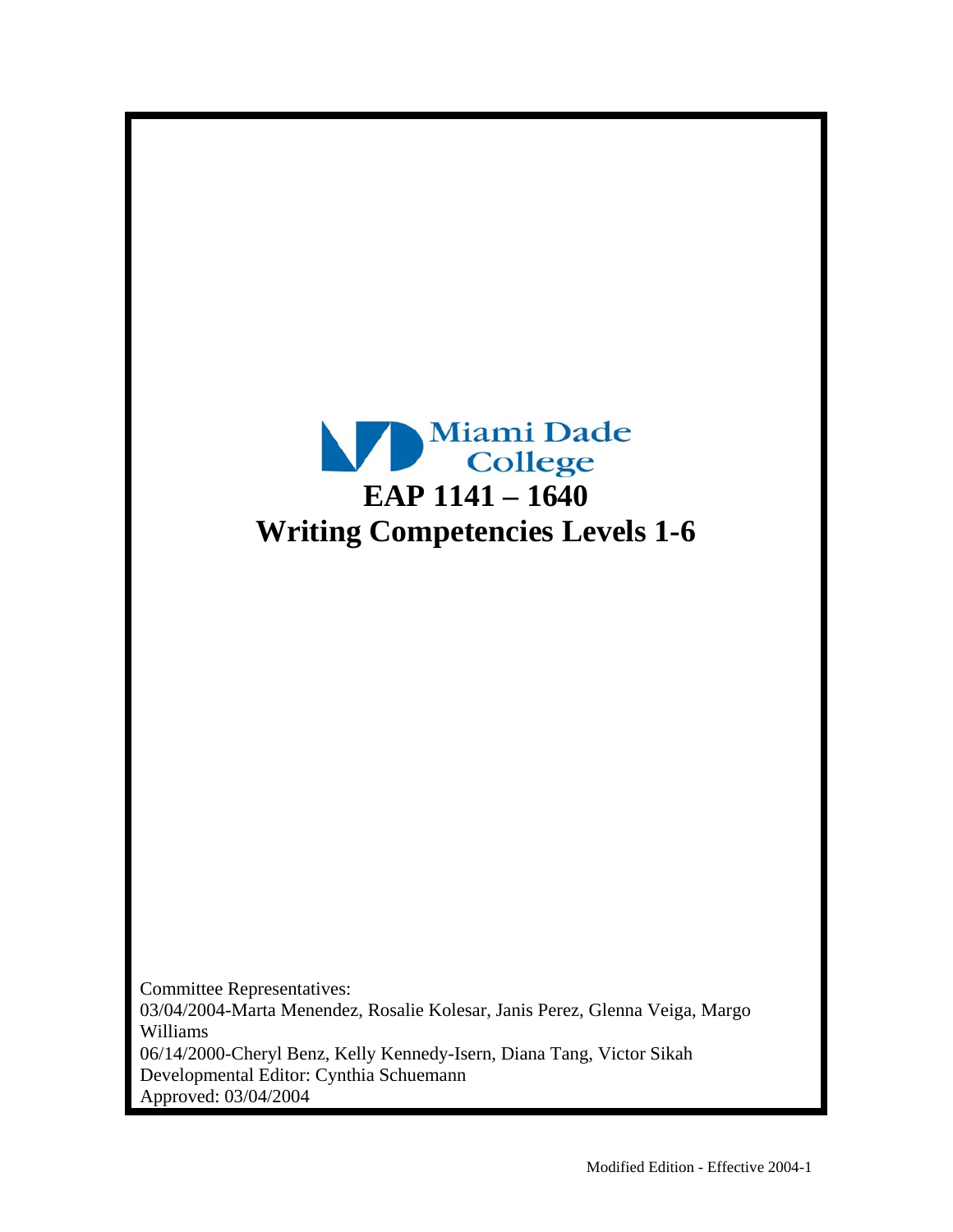### **Miami Dade College EAP 1141 - Writing Level 1**

# **Course Description: Students develop the ability to write appropriate phrases and short sentences on personal topics.**  3 credits Prerequisite: None Corequisite: EAP 1141L **Course Competencies:**  Competency 1: The student will produce basic sentences and phrases on personal and/or general topics in order to develop writing fluency and vocabulary. Competency 2: The student will write simple sentences appropriate to the level in Standard English focusing on grammatical form and word order. Competency 3: The student will proofread and edit grammar, mechanics, and sentence structure appropriate to the level. Competency 4: The student will use appropriate reference tools to edit writing.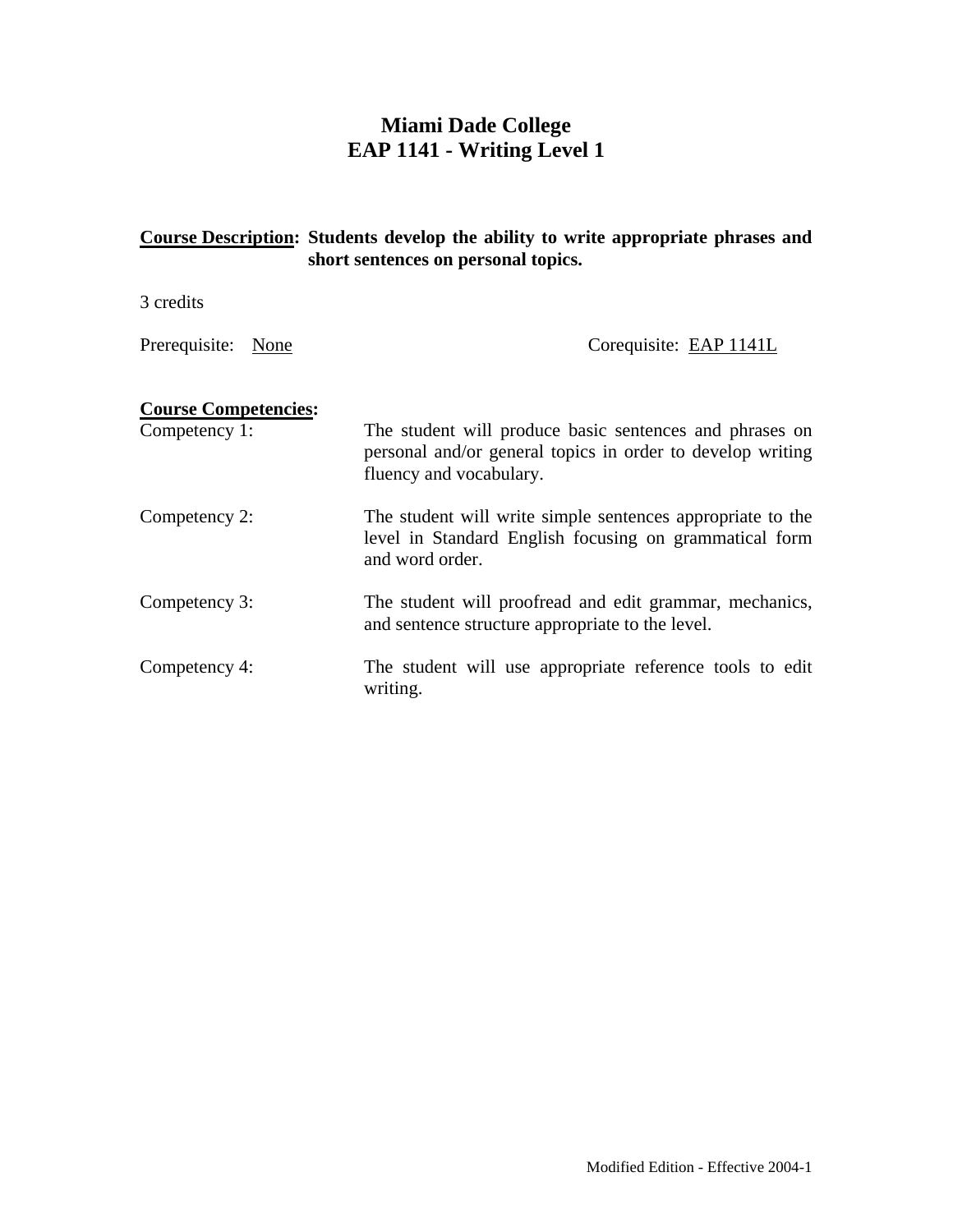### **Miami Dade College EAP 1241 - Writing Level 2**

### **Course Description: Students continue to develop writing skills in the context of guided discourse on personal topics with an emphasis on logical thought and mechanics.**

3 credits

Prerequisite: EAP 1141 or equivalent proficiency Corequisite: EAP 1241L

### **Course Competencies:**

| Competency 1: | The student will develop writing fluency and produce a<br>series of related sentences on personal and/or general topics<br>with an emphasis on logical thought.                          |
|---------------|------------------------------------------------------------------------------------------------------------------------------------------------------------------------------------------|
| Competency 2: | The student will write simple and compound sentences in<br>paragraph format appropriate to the level in Standard<br>English focusing on accuracy and grammatical form and<br>word order. |
| Competency 3: | The student will proofread and edit grammar, mechanics,<br>and sentence structure appropriate to the level.                                                                              |
| Competency 4: | The student will use appropriate reference tools to edit<br>writing.                                                                                                                     |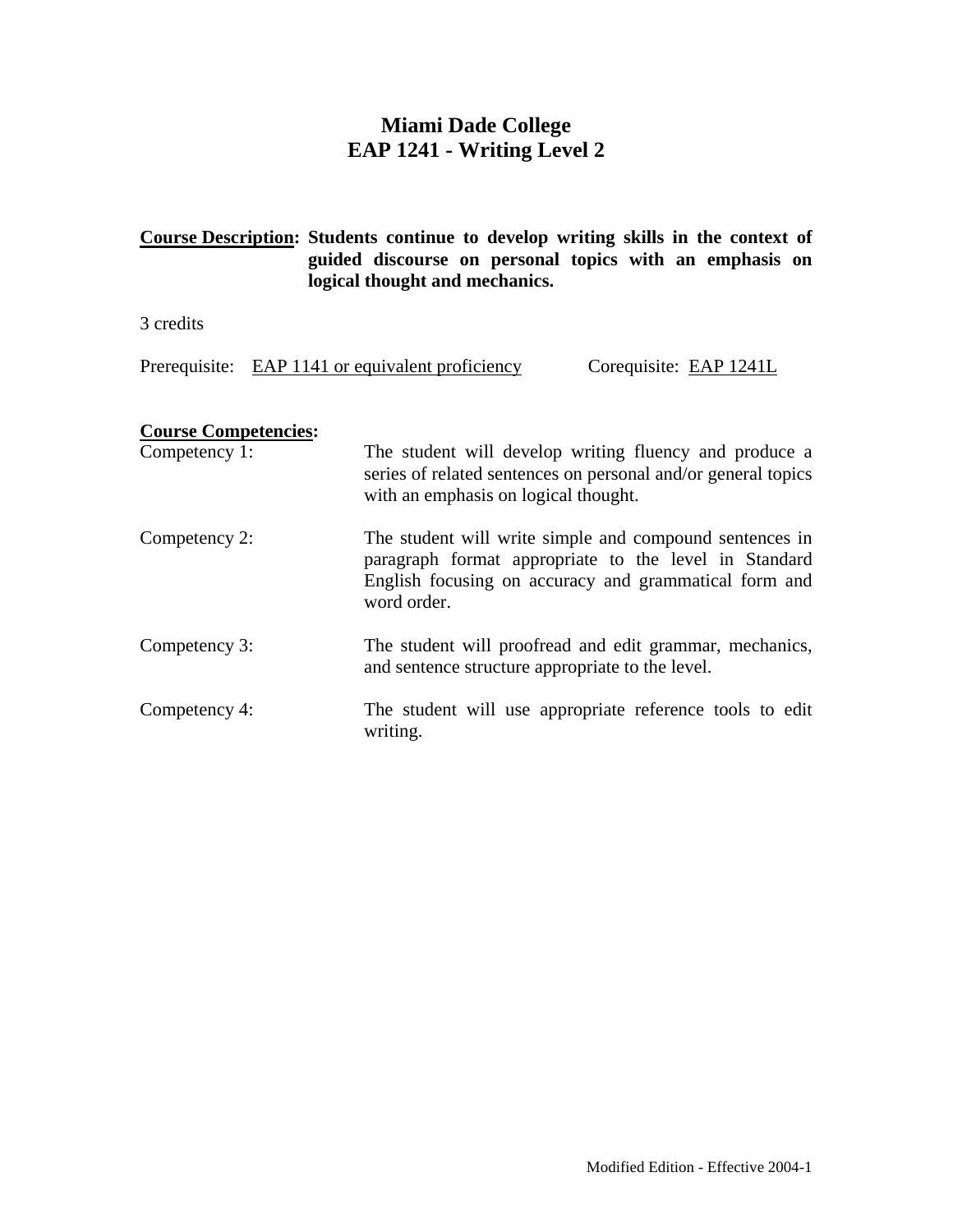### **Miami Dade College EAP 1341 - Writing Level 3**

### **Course Description**: **Students develop the ability to write basic, structured academic paragraphs on familiar topics and execute other academic writing tasks.**

3 credits

Prerequisite: EAP 1241 or equivalent proficiency Corequisite: EAP 1341L

#### **Course Competencies**:

| Competency 1: | The student will develop writing fluency and vocabulary,<br>and produce basic, structured academic paragraphs on<br>familiar topics. |
|---------------|--------------------------------------------------------------------------------------------------------------------------------------|
| Competency 2: | The student will write basic, single paragraphs using<br>simple compound and/or complex sentences (when                              |

- simple, compound, and/or complex sentences (when appropriate) focusing on accuracy of grammatical form, organization, clarity and substance in Standard English appropriate to the level.
- Competency 3: The student will proofread and edit grammar, mechanics, and sentence structure appropriate to the level.
- Competency 4: The student will use appropriate reference tools to edit writing.
- Competency 5: The student will use the basic functions of the computer as a word processing tool.
- Competency 6: The student will execute other academic writing tasks such as: factual, short answer responses to test questions, brief outlines of text, basic definitions, and e-mail.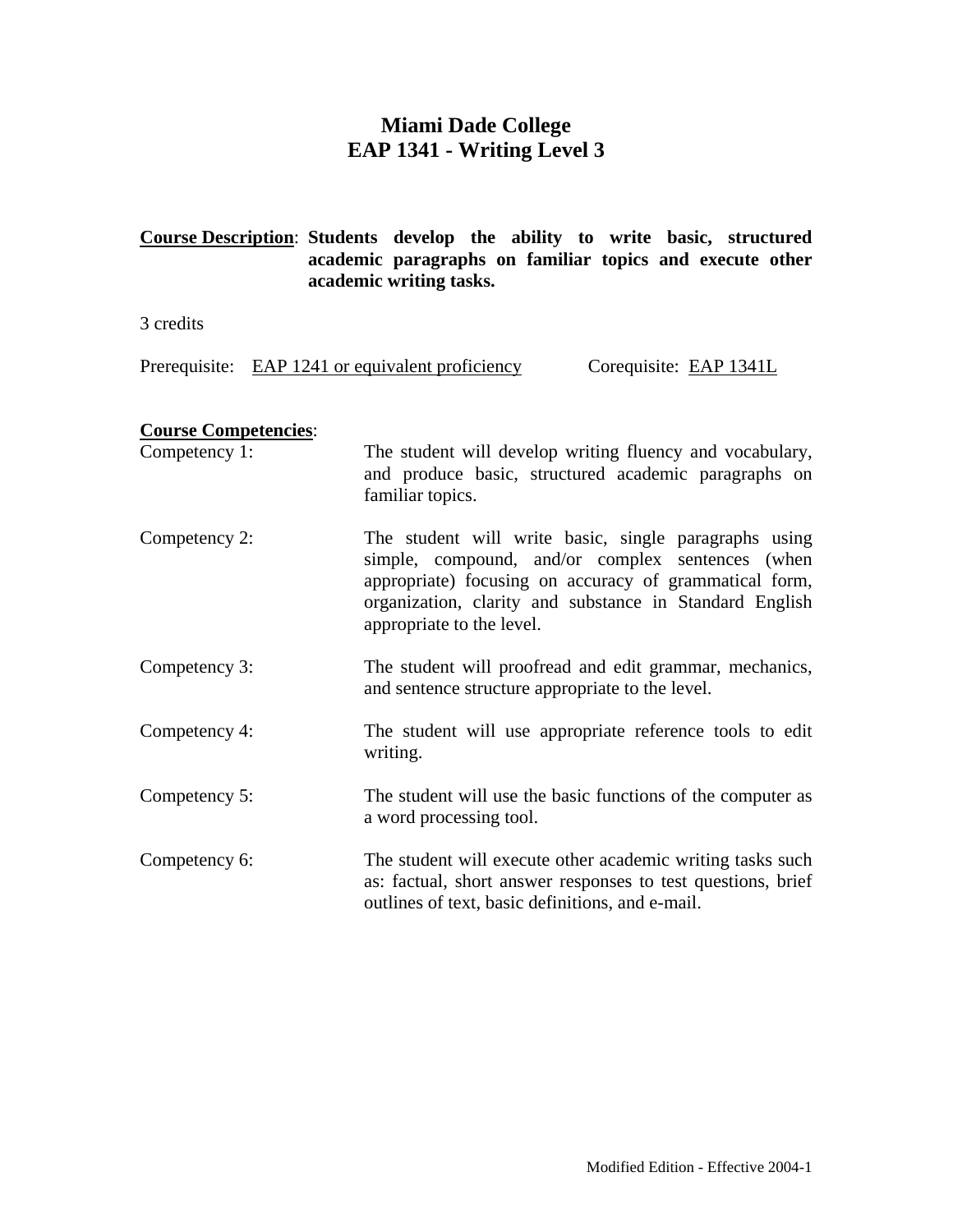### **Miami Dade College EAP 1441 - Writing Level 4**

### **Course Description: Students develop the ability to write more sophisticated, structured academic paragraphs in various rhetorical modes and execute other academic writing tasks.**

3 credits

Prerequisite: EAP 1341 or equivalent proficiency Corequisite: EAP 1441L

### **Course Competencies:**

| Competency 1: | The student will recognize, produce and refine the types of<br>academic paragraphs that a writing task requires.                                                                                                                                                                         |
|---------------|------------------------------------------------------------------------------------------------------------------------------------------------------------------------------------------------------------------------------------------------------------------------------------------|
| Competency 2: | The student will plan and write well-developed, focused,<br>single paragraphs using a variety of vocabulary and<br>sentence and grammatical structures. The paragraphs will<br>be well-organized and written with clarity and substance in<br>Standard English appropriate to the level. |
| Competency 3: | The student will proofread and edit grammar, mechanics,<br>and sentence structure appropriate to the level.                                                                                                                                                                              |
| Competency 4: | The student will use appropriate reference tools to edit<br>writing.                                                                                                                                                                                                                     |
| Competency 5: | The student will refine basic functions of computer word<br>processing skills.                                                                                                                                                                                                           |
| Competency 6: | The student will execute other academic writing tasks such<br>as: short answer responses to test questions calling for<br>higher order thinking skills, simple summaries, extended<br>definitions, written records of observations, and e-mail.                                          |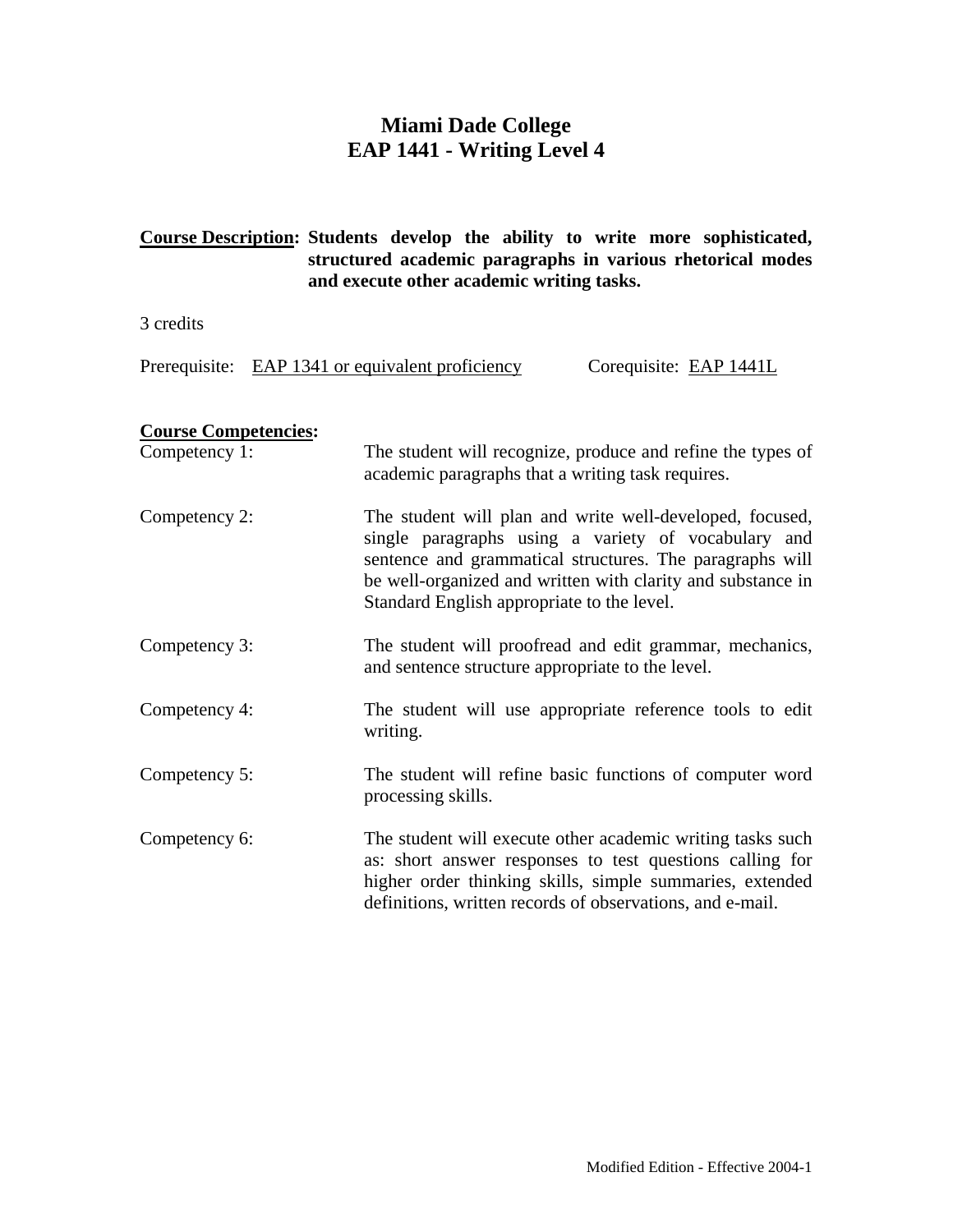### **Miami Dade College EAP 1540 - Writing Level 5**

### **Course Description: Students develop the ability to write basic, structured academic essays with an emphasis on accuracy and cohesiveness and execute other academic writing tasks.**

3 credits

Prerequisite: EAP 1441 or equivalent proficiency Corequisite: EAP 1540L

### **Course Competencies:**

| Competency 1: | The student will recognize and produce the types of<br>academic paragraphs and basic essays that a writing task<br>requires.                                                                                                                               |
|---------------|------------------------------------------------------------------------------------------------------------------------------------------------------------------------------------------------------------------------------------------------------------|
| Competency 2: | The student will plan and develop paragraphs and essays<br>using a variety of sentence and grammatical structures.<br>The paragraphs and essays will be written with clarity,<br>coherence, and substance in Standard English appropriate<br>to the level. |
| Competency 3: | The student will proofread and edit written work for<br>accuracy focusing on grammar, mechanics, and sentence<br>structure, and for meaning, focusing on unity and<br>coherence.                                                                           |
| Competency 4: | The student will use the appropriate reference tools to edit<br>writing.                                                                                                                                                                                   |
| Competency 5: | The student will continue development of computer word<br>processing skills.                                                                                                                                                                               |
| Competency 6: | The student will execute other academic writing tasks such<br>as: essay responses to test questions, written responses to                                                                                                                                  |

reading selections, summaries, written records of

observations and experiences, and e-mail.